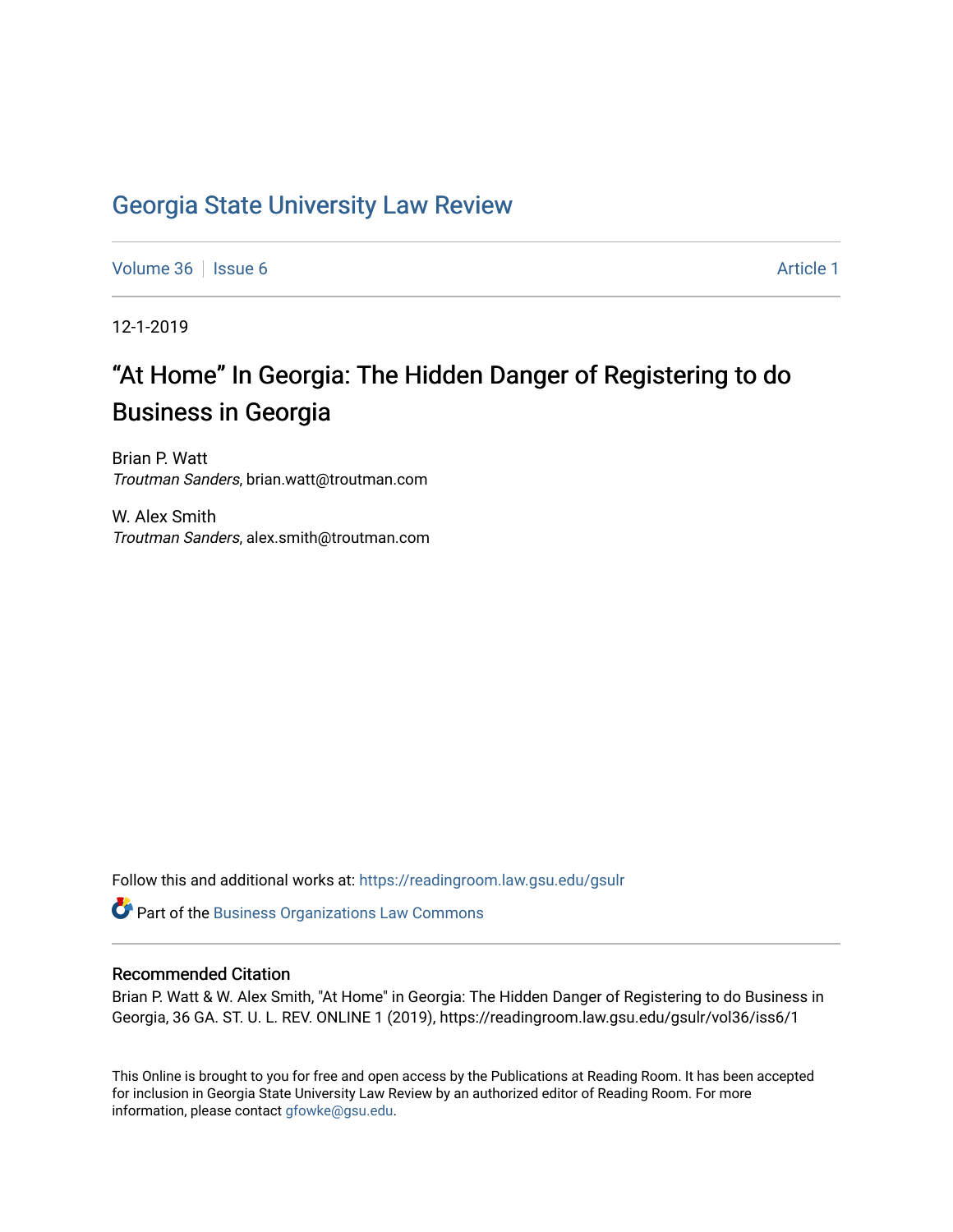## **"AT HOME" IN GEORGIA: THE HIDDEN DANGER OF REGISTERING TO DO BUSINESS IN GEORGIA**

## **Brian P. Watt, Esq.\* & W. Alex Smith, Esq.\*\***

## **INTRODUCTION**

Georgia law prohibits any foreign corporation—a corporation with an originating registration initiated in a state other than Georgia from transacting business in the state until it obtains a certificate of authority from the Georgia Secretary of State.<sup>1</sup> Attorneys advise foreign corporations to register to transact business in Georgia as a matter of course, and business owners readily comply. On the surface, registration appears innocuous—submit paperwork and pay a fee to the state. In return, the corporation reaps the benefits of transacting business throughout Georgia.

But what often evades business owners—and some practitioners is that registering to do business in Georgia operates as a veiled forfeiture of a fundamental right—the corporation's right to due process, which imposes a limit on the state's exercise of jurisdiction over the corporation.<sup>2</sup> By virtue of its registration, a foreign corporation is subject to general personal jurisdiction in Georgia.<sup>3</sup> That means it must respond to any lawsuit filed against it in a Georgia court.<sup>4</sup> The foreign corporation must do so no matter how remote the lawsuit's connection is to Georgia.<sup>5</sup>

**1**

 <sup>\*</sup> Partner, Troutman Sanders. J.D., University of Georgia School of Law; B.A., University of Georgia.

 <sup>\*\*</sup> Associate, Troutman Sanders. J.D., University of Georgia School of Law; B.A., University of Georgia.

<sup>1.</sup> O.C.G.A. § 14-2-1501(a) (2017).

<sup>2</sup>*. See infra* Part II.

<sup>3</sup>*. See infra* Part II.

<sup>4</sup>*. See infra* Part II.

<sup>5</sup>*. See infra* Part II.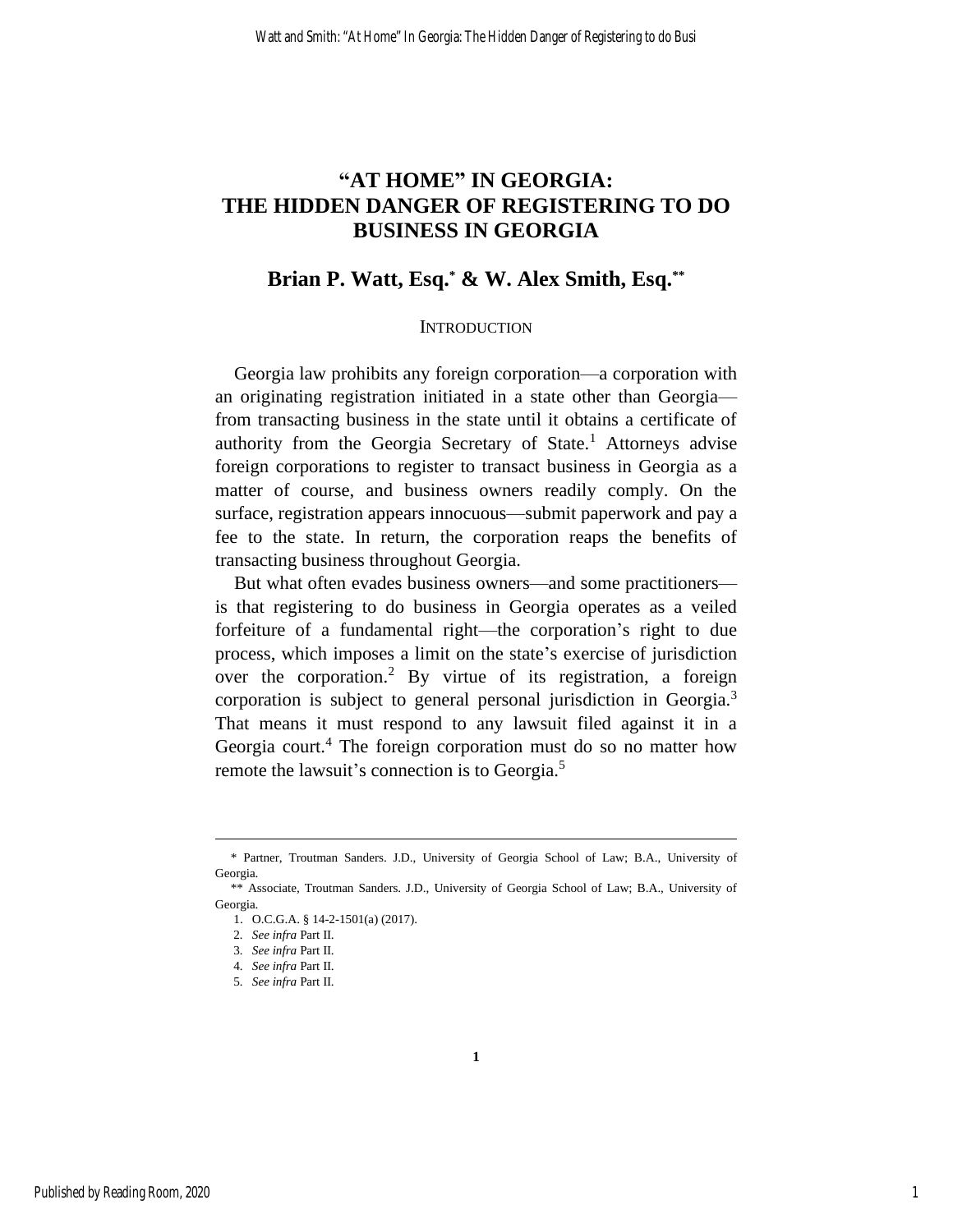Georgia is not unique in its registration requirement. Every state in the Union has a similar statute.<sup>6</sup> But very few states require a foreign corporation to forfeit the guarantees of due process as a condition for transacting business in the state. Georgia is one of them.

The current state of Georgia law is bad practice. It encourages forum shopping, and it cools interstate commerce by potentially deterring foreign corporations from registering to do business in Georgia. Usually, a Georgia resident would rather file a lawsuit against a foreign corporation in Georgia to avail himself of an ostensibly friendly forum. As the Ninth Circuit Court of Appeals recognized, "[N]o doctorate in astrophysics is required to deduce that trying a case where one lives is almost always a plaintiff's preference."<sup>7</sup> More significantly, however, a plaintiff can avail himself of favorable Georgia procedural law—including, critically, Georgia's statutes of limitations $\delta$ —simply by filing his lawsuit in Georgia rather than in another forum. A recent case decided by the Georgia Court of Appeals exemplifies the forum shopping that Georgia law currently allows: a Georgia resident filed suit against a Delaware corporation with its principal place of business in Maryland based on alleged tortious conduct that occurred in Texas.<sup>9</sup> The court held that the corporation is subject to jurisdiction in Georgia based solely on its registration to do business in the state.<sup>10</sup>

The potential for exploitation aside, Georgia law likely violates federal law. Recently, the United States Supreme Court transformed the landscape for the exercise of general jurisdiction, greatly limiting the fora in which a foreign corporation can be subject to general

<sup>6.</sup> Tanya J. Monestier, *Registration Statutes, General Jurisdiction, and the Fallacy of Consent*, 36 CARDOZO L. REV. 1343, 1363–64 n.109, 1364–65 nn.111–12 (2015).

<sup>7.</sup> Roth v. Garcia Marquez, 942 F.2d 617, 624 (9th Cir. 1991).

<sup>8</sup>*. See* Gray v. Armstrong, 474 S.E.2d 280, 281 (Ga. Ct. App. 1996) (noting statutes of limitations are procedural and thus the law of the forum applies notwithstanding where the tort was committed).

<sup>9.</sup> Ward v. Marriott Int'l, Inc., No. A19A0826, 2019 Ga. App. LEXIS 592, at \*1 (Ga. Ct. App. Oct. 24, 2019).

<sup>10</sup>*. Id.* at \*6–10.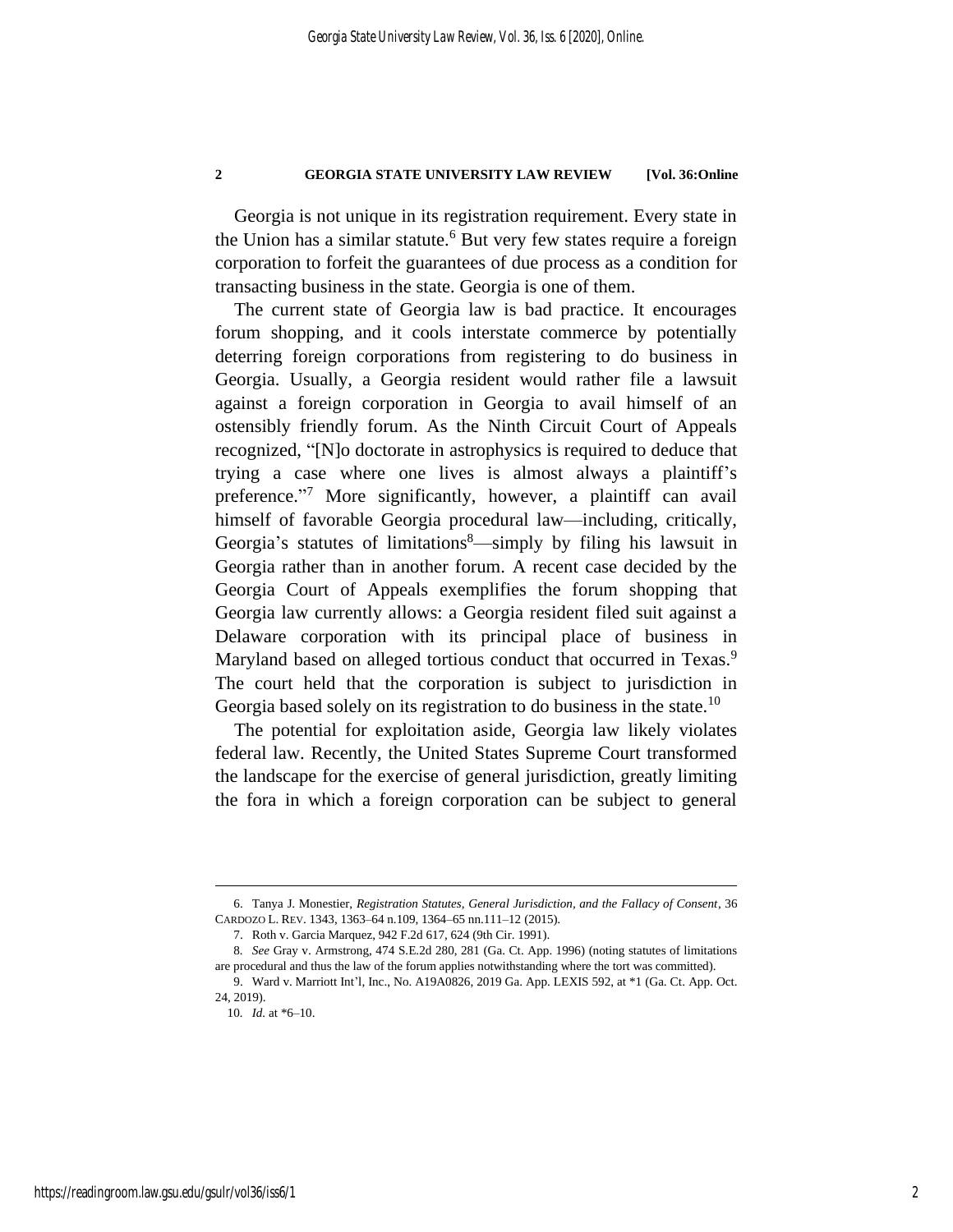jurisdiction.<sup>11</sup> Georgia law must be reformed in light of modern-day strictures of federal due process.

## *I. A Brief Overview of Personal Jurisdiction*

A state's courts can exercise jurisdiction over a defendant only if that power satisfies two prerequisites: (1) state law—typically the state's long-arm statute; and (2) the Due Process Clause of the Fourteenth Amendment of the United States Constitution.<sup>12</sup> As discussed below, the Supreme Court of Georgia concluded that the exercise of general jurisdiction over a foreign corporation registered to do business in Georgia is authorized by state law.<sup>13</sup> We do not question the court's interpretation of Georgia law for the purposes of this article. Rather, our focus is whether the court's holding comports with the second step: the protections of due process.

"The Due Process Clause protects an individual's liberty interest in not being subject to the binding judgments of a forum with which he has established no meaningful 'contacts, ties, or relations."<sup>14</sup> Unless the defendant has sufficient "minimum contacts," due process prevents a state from exercising jurisdiction over the rights or interests of a nonresident defendant.<sup>15</sup> Due process can be satisfied under either one of two categories of jurisdiction: specific or general.<sup>16</sup>

The exercise of specific jurisdiction requires that the litigation arise out of or relate to the defendant's contacts with the forum state.<sup>17</sup> Typically, that means the conduct underlying the claims of the lawsuit takes place in the forum state. It is the controversy itself that establishes jurisdiction. If the lawsuit is not sufficiently

<sup>11</sup>*. See generally* Daimler AG v. Bauman, 571 U.S. 117 (2014); Goodyear Dunlop Tires Operations, S.A. v. Brown, 564 U.S. 915 (2011).

<sup>12.</sup> Diamond Crystal Brands, Inc. v. Food Movers Int'l, 593 F.3d 1249, 1257 (11th Cir. 2010).

<sup>13</sup>*. See infra* Part II.

<sup>14.</sup> Burger King Corp. v. Rudzewicz, 471 U.S. 462, 471–72 (1985) (quoting Int'l Shoe Co. v. Washington, 326 U.S. 310, 319 (1945)).

<sup>15</sup>*. Int'l Shoe*, 326 U.S. at 316.

<sup>16</sup>*. See Burger King*, 471 U.S. at 472–73 n.15.

<sup>17.</sup> Walden v. Fiore, 571 U.S. 277, 283–84 (2014).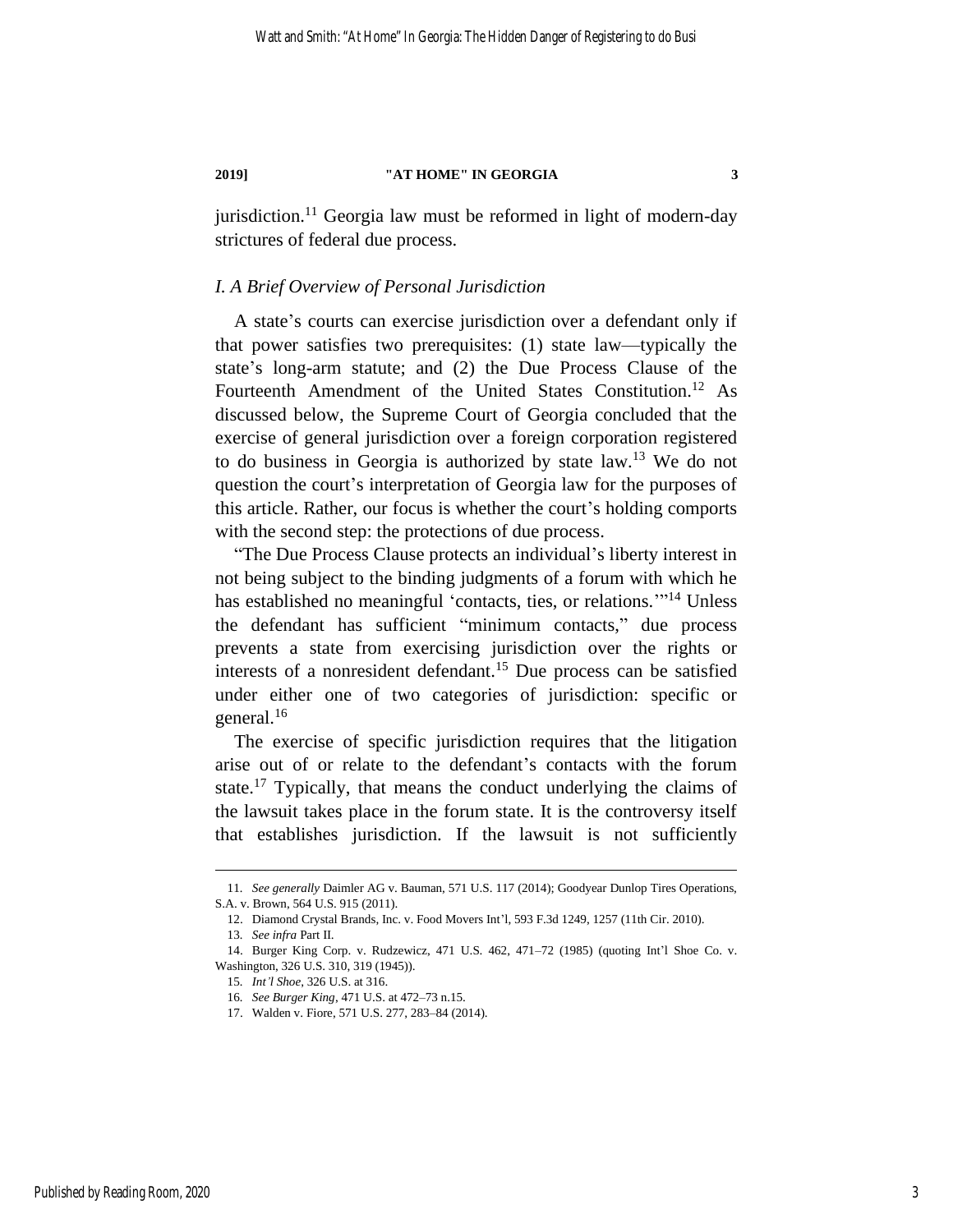connected to the defendant's contacts with the state, specific jurisdiction is not satisfied, and the court cannot preside over the lawsuit.

General jurisdiction, by contrast, focuses solely on the sufficiency of the defendant's contacts with the state. A state that exercises general jurisdiction can "hear any and all claims" against the defendant.<sup>18</sup> As the United States Supreme Court recognized, "Even when the cause of action does not arise out of or relate to the foreign corporation's activities in the forum State, due process is not offended by a State's subjecting the corporation to its *in personam* jurisdiction when there are sufficient contacts between the State and the foreign corporation."<sup>19</sup>

After the Supreme Court issued its watershed opinion in *International Shoe Co. v. Washington* in 1945,<sup>20</sup> the exercise of specific jurisdiction over a foreign corporation was subject to a relatively defined analysis. A court examined whether there existed "an 'affiliation between the forum and the underlying controversy, principally, [an] activity or an occurrence that takes place in the forum State.' When no such connection exists, specific jurisdiction is lacking regardless of the extent of a defendant's unconnected activities in the State."<sup>21</sup>

The exercise of general jurisdiction over a foreign corporation, however, remained unresolved. Most courts relied upon the nebulous standard espoused in *International Shoe*, which posited that there may exist "instances in which the continuous corporate operations within a state were thought so substantial and of such a nature" as to justify the exercise of general jurisdiction.<sup>22</sup> Yet over the next sixtyfive years, the Court issued only two opinions discussing general jurisdiction over foreign corporations.<sup>23</sup> Courts were left without

<sup>18.</sup> Goodyear Dunlop Tires Operations, S.A. v. Brown, 564 U.S. 915, 919 (2011).

<sup>19.</sup> Helicopteros Nacionales de Colombia, S.A. v. Hall, 466 U.S. 408, 414 (1984).

<sup>20</sup>*. Int'l Shoe*, 326 U.S. at 310.

<sup>21.</sup> Bristol-Myers Squibb Co. v. Superior Court, 137 S. Ct. 1773, 1776 (2017) (quoting *Goodyear*, 564 U.S. at 919) (citation omitted).

<sup>22</sup>*. Int'l Shoe*, 326 U.S. at 318.

<sup>23</sup>*. See generally Helicopteros*, 466 U.S. 408; Perkins v. Benguet Consol. Mining Co., 342 U.S. 437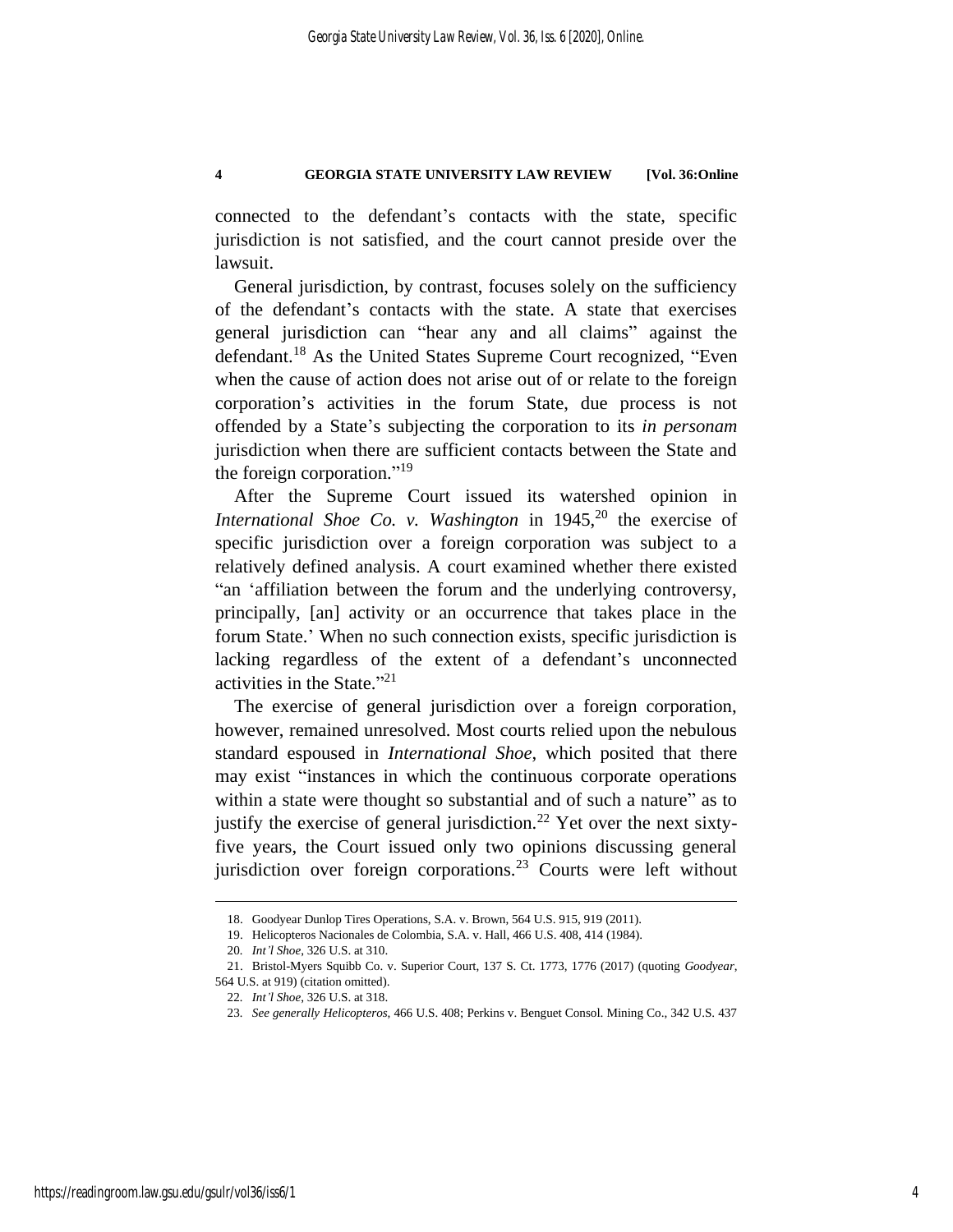much guidance to define the contacts necessary to subject a corporation to general jurisdiction.

It was in this context that the Supreme Court of Georgia concluded that a foreign corporation's registration to do business rendered it subject to general jurisdiction in Georgia.

## *II. The Supreme Court of Georgia Holds that All Foreign Corporations Registered to Do Business in Georgia Are Subject to General Jurisdiction in the State*

In 1992, the Supreme Court of Georgia's decision in *Allstate Insurance Co. v. Klein*<sup>24</sup> analyzed whether Georgia could exercise jurisdiction over a foreign corporation registered to do business in the state. The plaintiff was a passenger involved in a car wreck in Georgia.<sup>25</sup> Allstate insured the car under a New Jersey policy.<sup>26</sup> The plaintiff sued Allstate in Georgia for injuries sustained in the collision.<sup>27</sup> Allstate moved to dismiss the suit for lack of personal jurisdiction, arguing that any nexus between the claims and Allstate's activities in Georgia was too tenuous to satisfy the first step of the jurisdictional analysis—the Georgia Long-Arm Statute.<sup>28</sup>

The trial court granted the motion, but the court of appeals reversed, holding that the court could exercise specific jurisdiction because the suit was sufficiently connected to Allstate's contacts with Georgia.<sup>29</sup> The Georgia Supreme Court affirmed the exercise of jurisdiction over Allstate, but for a different reason.<sup>30</sup> The court focused on the language of the Georgia Long-Arm Statute, which applies exclusively to jurisdiction over Georgia nonresidents.<sup>31</sup> The court reasoned that because the statute defines nonresident as

<sup>(1952).</sup>

<sup>24</sup>*. See generally* Allstate Ins. Co. v. Klein, 422 S.E.2d 863 (Ga. 1992).

<sup>25</sup>*. Id.* at 864.

<sup>26</sup>*. Id.*

<sup>27</sup>*. Id.*

<sup>28</sup>*. Id.*

<sup>29</sup>*. Id.*

<sup>30</sup>*. Klein*, 422 S.E.2d at 864–65.

<sup>31</sup>*. Id.* at 865.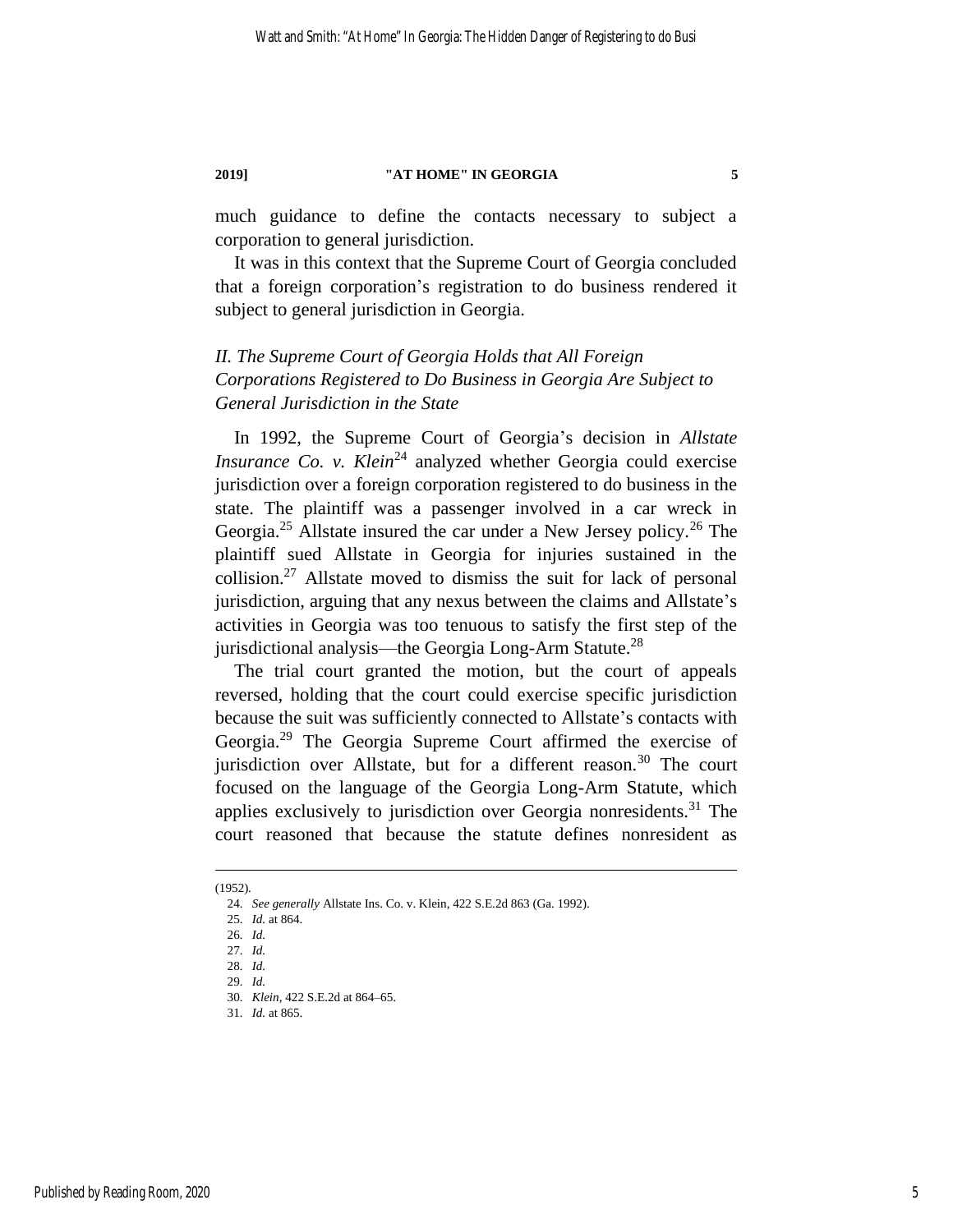including only foreign corporations *not* authorized to transact business in the state, a foreign corporation registered to do business in Georgia must be considered a resident for the purposes of jurisdiction.<sup>32</sup> The court concluded:

As a resident, such a foreign corporation may sue or be sued to the same extent as a domestic corporation. Therefore, a plaintiff wishing to sue in Georgia a corporation authorized to do business in Georgia is not restricted by the personal jurisdiction parameters of [the Long-Arm Statute], including the requirement that a cause of action arise out of a defendant's activities within the state.<sup>33</sup>

In other words, a foreign corporation registered to do business is subject to general jurisdiction.

The court, however, made short shrift of the second step of the jurisdictional analysis—the due process inquiry. In a footnote, the court noted that whether the exercise of general jurisdiction over a registered foreign corporation comported with due process had "not been challenged in this case."<sup>34</sup> The court surmised simply that "it appears" that such jurisdiction "does not run afoul of the 'minimum contacts' requirement of procedural due process."<sup>35</sup>

## *III. United States Supreme Court's Recent General Jurisdiction Jurisprudence*

In 2011, the United States Supreme Court finally revisited the exercise of general jurisdiction. The Court's decision in *Goodyear Dunlop Tires Operations, S.A. v. Brown*<sup>36</sup> restricted the exercise of general jurisdiction over a foreign corporation tremendously.

<sup>32</sup>*. Id.* 33*. Id.*

<sup>34</sup>*. Id.* at 865 n.3.

<sup>35</sup>*. Id.*

<sup>36</sup>*. See generally* Goodyear Dunlop Tires Operations, S.A. v. Brown, 564 U.S. 915 (2011).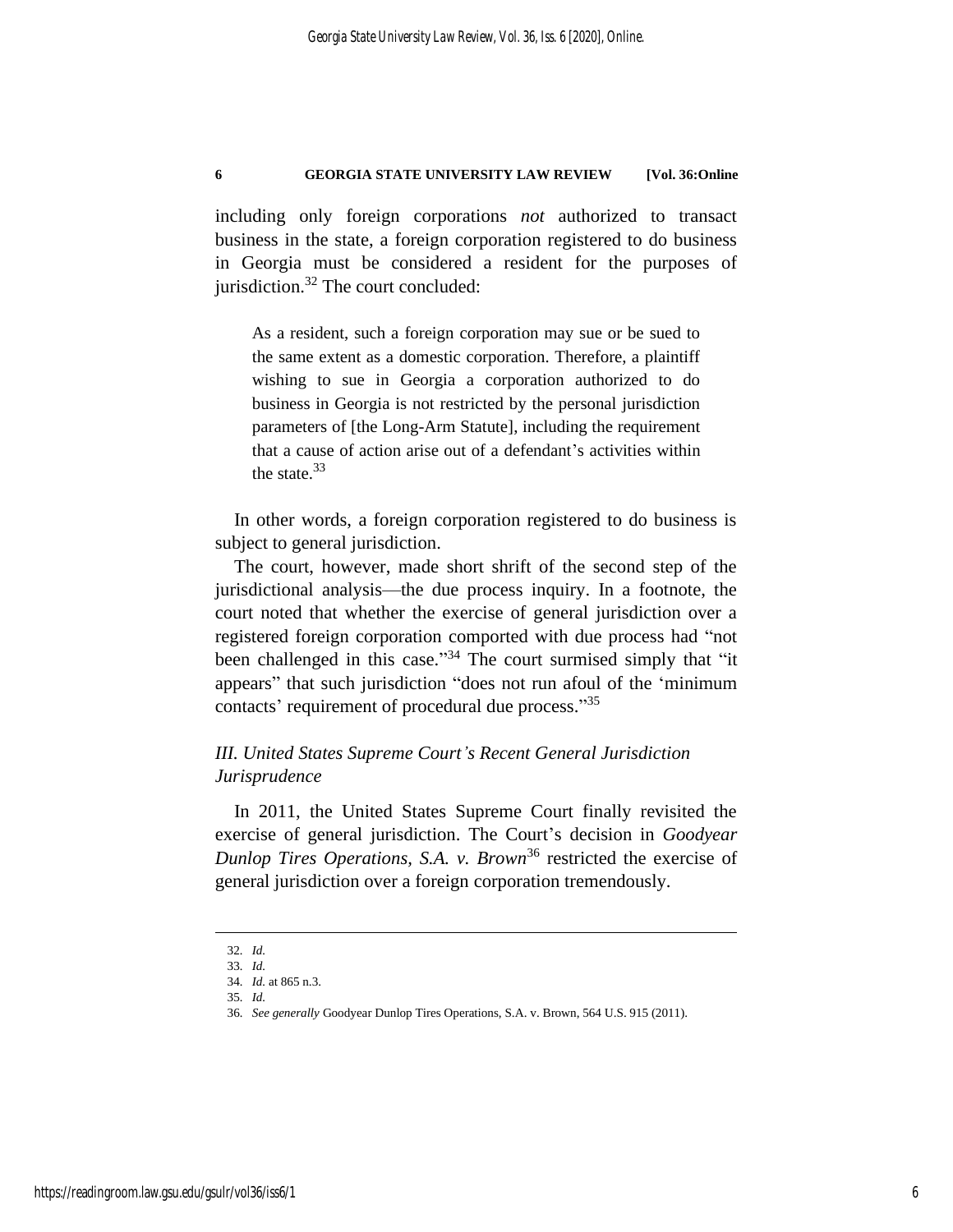## *A. Goodyear Dunlop Tires Operations, S.A. v. Brown*

In *Goodyear*, plaintiffs filed suit in North Carolina against foreign corporations, alleging that a tire produced by the companies caused the death of two children in France.<sup>37</sup> The foreign corporations manufactured tires primarily for sale in foreign markets.<sup>38</sup> A small number of their tires, however, were distributed in North Carolina by affiliates, although the type of tire involved in the accident was never distributed in the state.<sup>39</sup>

The corporations moved to dismiss the suit for lack of personal jurisdiction.<sup>40</sup> The trial court denied the motion, and the North Carolina Court of Appeals affirmed.<sup>41</sup> The court held that the corporations were subject to general jurisdiction, stating that the defendants had "continuous and systematic contacts" with the state because they placed their tires in the stream of commerce without any limitation on the extent to which those tires could be sold in North Carolina.<sup>42</sup>

The United States Supreme Court granted certiorari and reversed.<sup>43</sup> The Court reasoned that the manufacturers' contacts with the forum were too attenuated to empower North Carolina to adjudicate claims unrelated to those contacts.<sup>44</sup> The Court established the proper standard for analyzing whether a state's exercise of general jurisdiction over a foreign corporation comports with due process: the corporation's affiliations with the state must be "so 'continuous and systematic' as to render [it] essentially at home in the forum State."<sup>45</sup> The Court identified a corporation's place of incorporation and principal place of business as the "paradigm" forum(s) in which

<sup>37</sup>*. Id.* at 920–21.

<sup>38</sup>*. Id.* at 921.

<sup>39</sup>*. Id.*

<sup>40</sup>*. Id.* at 921–22.

<sup>41</sup>*. Id.* at 922.

<sup>42</sup>*. Goodyear*, 564 U.S. at 922 (quoting Brown v. Meter, 681 S.E.2d 382, 368 (N.C. Ct. App. 2009), *rev'd sub nom.* Goodyear Dunlop Tires Operations, S.A. v. Brown, 564 U.S. 915 (2011)).

<sup>43</sup>*. Id.* at 931.

<sup>44</sup>*. Id.* at 929.

<sup>45</sup>*. Id.* at 919 (quoting Int'l Shoe Co. v. Washington, 326 U.S. 310, 317 (1945)).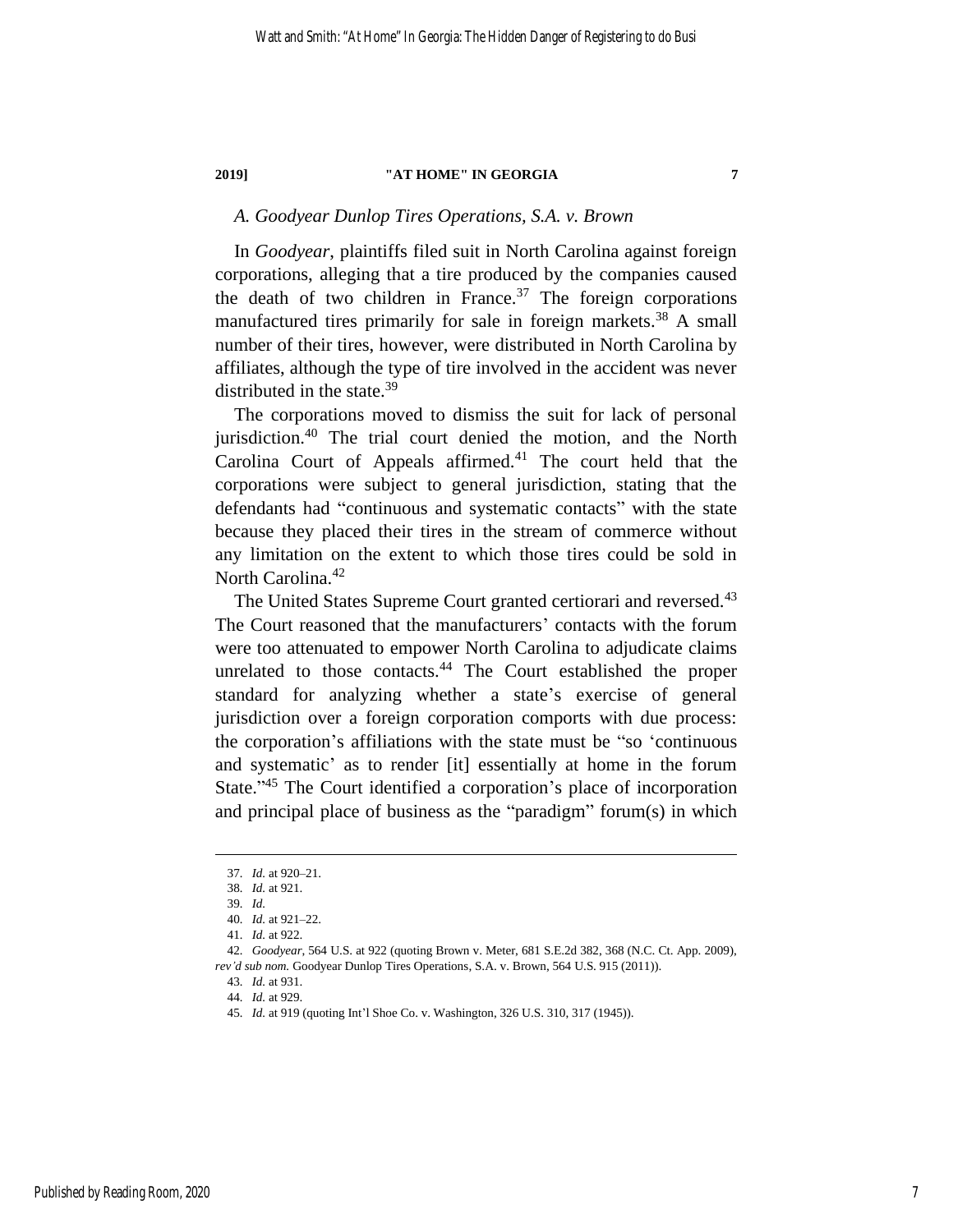"the corporation is fairly regarded as at home" for the purposes of general jurisdiction.<sup>46</sup>

Moreover, the Court identified its decision in *Perkins v. Benguet Consolidated Mining Co.* as the "textbook case of general jurisdiction appropriately exercised over a foreign corporation that has not consented to suit in the forum." <sup>47</sup> In *Perkins*, the Court concluded that Ohio courts could exercise general jurisdiction over a foreign corporation when the president of the company temporarily relocated the entity's headquarters to Ohio during World War II, reasoning that the corporation's "sole wartime business activity was conducted in Ohio  $\dots$ ." $48$ 

## *B. Daimler AG v. Bauman*

Three years later, the Supreme Court again examined the contacts necessary to render a foreign corporation subject to general jurisdiction. In *Daimler AG v. Bauman*, <sup>49</sup> residents of Argentina sued a German-based vehicle manufacturer in California federal court, alleging that an Argentinian subsidiary of the manufacturer collaborated to kidnap, detain, and kill Argentinian workers.<sup>50</sup> Jurisdiction was predicated on the California contacts of a Delaware subsidiary of the defendant that distributed the defendant's cars in California.<sup>51</sup> The defendant moved to dismiss the suit for lack of personal jurisdiction, and the trial court granted the motion. <sup>52</sup> The Ninth Circuit reversed, reasoning that the defendant was subject to general jurisdiction because its subsidiary's contacts with California were substantial and could be imputed to the defendant.<sup>53</sup>

<sup>46</sup>*. Id.* at 924.

<sup>47</sup>*. Id.* at 928 (quoting Donahue v. Far E. Air. Transp. Corp., 652 F.2d 1032, 1037 (D.C. Cir. 1981)).

<sup>48</sup>*. Goodyear*, 564 U.S. at 929.

<sup>49</sup>*. See generally* Daimler AG v. Bauman, 571 U.S. 117 (2014).

<sup>50</sup>*. Id.* at 122.

<sup>51</sup>*. Id.* at 123.

<sup>52</sup>*. Id.* at 124.

<sup>53.</sup> Bauman v. DaimlerChrysler Corp., 644 F.3d 909, 930–31 (9th Cir. 2011), *rev'd sub nom.* Daimler AG v. Bauman, 571 U.S. 117 (2014).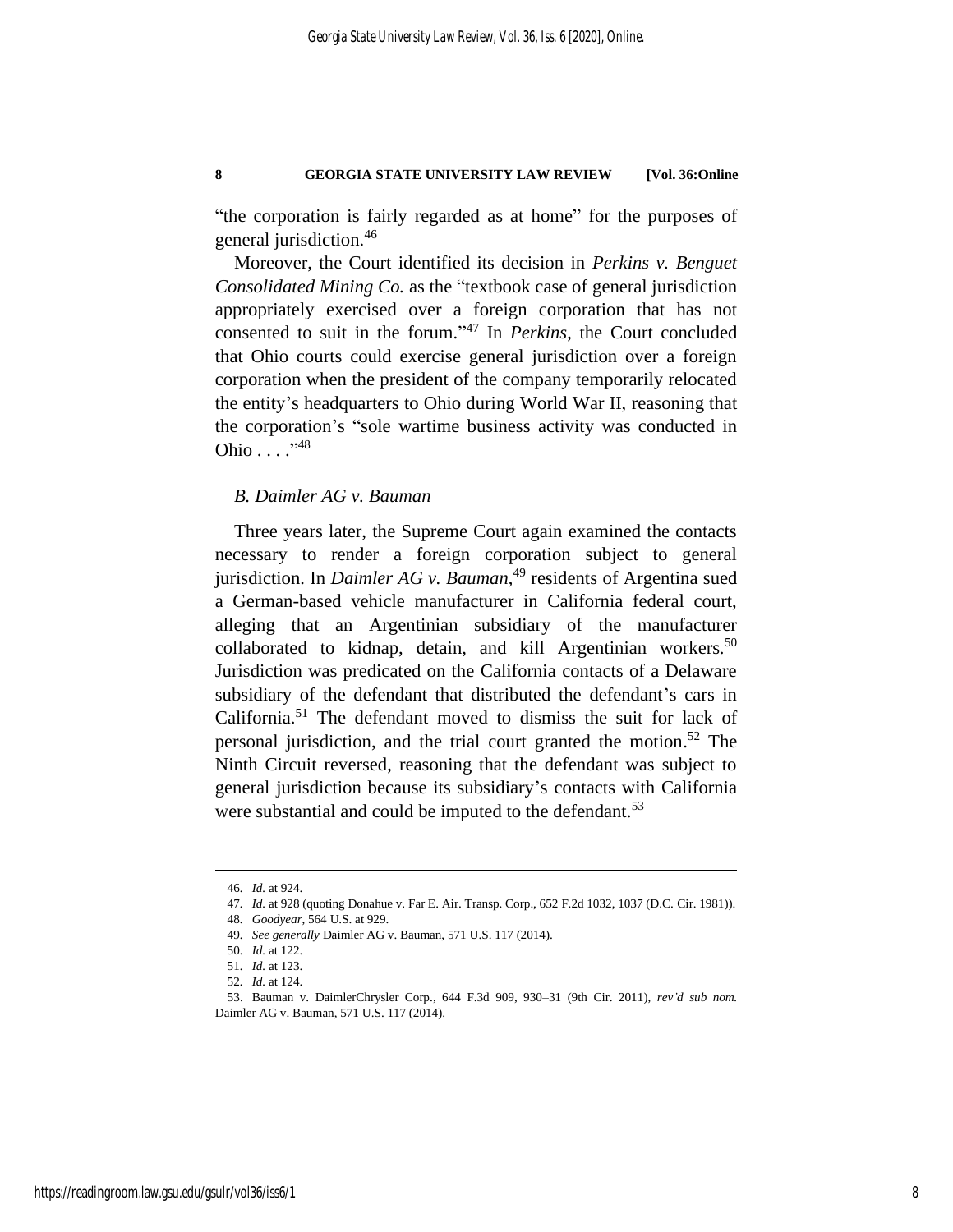The Supreme Court reversed, opining that approving jurisdiction "in every State in which a corporation 'engages in a substantial, continuous, and systematic course of business' . . . is unacceptably grasping."<sup>54</sup> The Court reiterated that the "essentially at home" standard governs the exercise of general jurisdiction and requires contacts so continuous and systematic as to render the corporation "comparable to a domestic enterprise in that State."<sup>55</sup> Even assuming the subsidiary's contacts were imputable to the defendant, the Court held that the exercise of general jurisdiction ran afoul of the "essentially at home" standard and noted that "the same global reach would presumably be available in every other State in which [the subsidiary]'s sales are sizable."<sup>56</sup> Such "[e]xercises of personal jurisdiction so exorbitant . . . are barred by due process constraints on the assertion of adjudicatory authority," and only an "exceptional case" such as *Perkins* would permit general jurisdiction over a foreign corporation.<sup>57</sup> The Court stressed that due process required courts to assess not only the corporation's footprint in the forum state, but also "an appraisal of a corporation's activities in their entirety, nationwide[,] and worldwide. A corporation that operates in many places can scarcely be deemed at home in all of them."<sup>58</sup>

## *IV. Klein Likely No Longer Comports with Due Process*

Georgia courts have yet to meaningfully revisit the exercise of general jurisdiction after *Goodyear* and *Daimler*. No court has overturned or questioned *Klein*. Indeed, the Georgia Court of Appeals recently held in *Ward v. Marriott International, Inc.* that it was bound to apply *Klein* in determining that a Delaware corporation with its principal place of business in Maryland was subject to general jurisdiction in Georgia based solely on its registration to do

<sup>54</sup>*. Daimler*, 571 U.S. at 138.

<sup>55</sup>*. Id.* at 127, 132 & n.11.

<sup>56</sup>*. Id.* at 139.

<sup>57</sup>*. Id.* at 121–22, 139 n.19.

<sup>58</sup>*. Id.* at 139 n.20.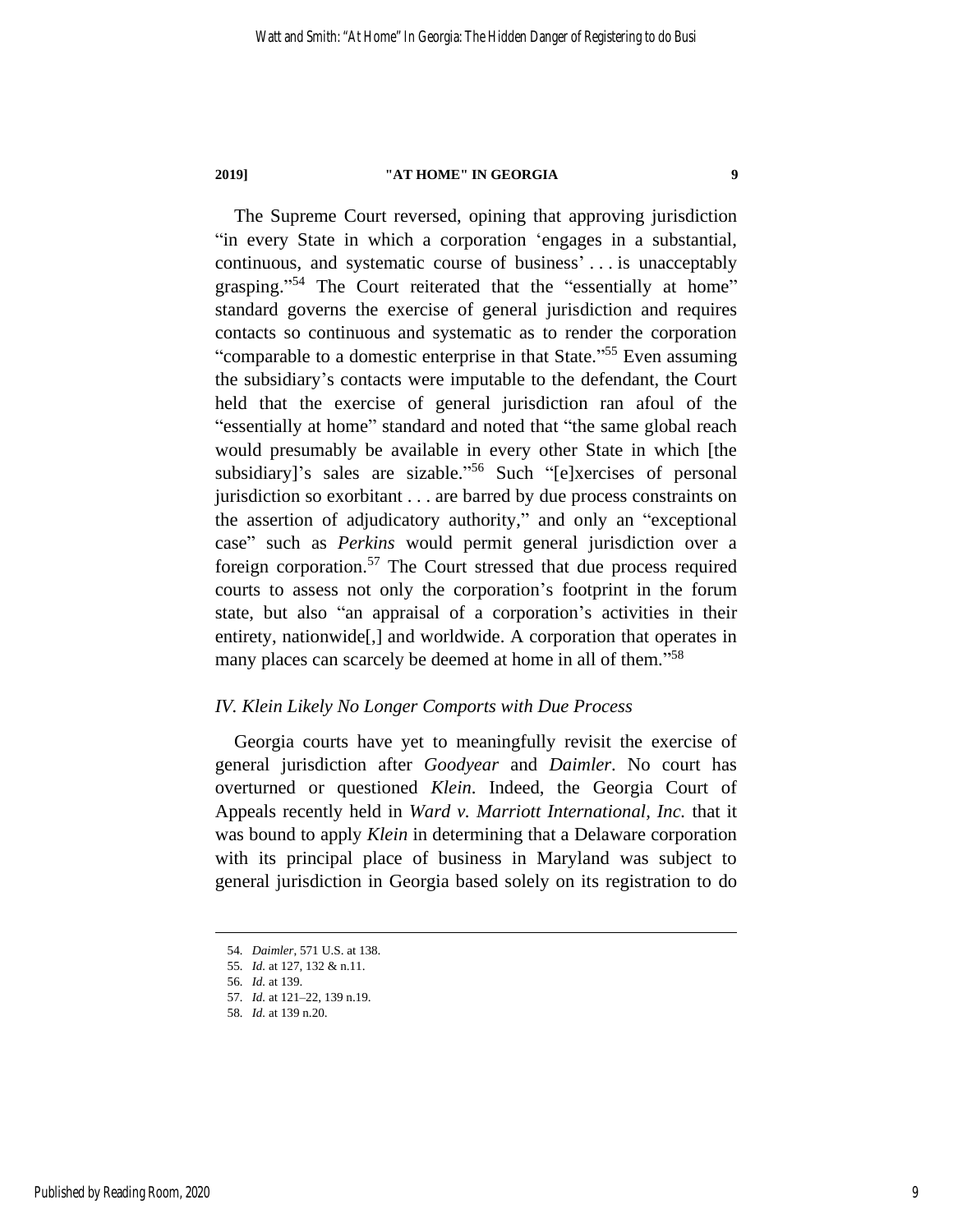business in Georgia.<sup>59</sup> The court tersely rejected the corporation's argument that recent United States Supreme Court precedent foreclosed the exercise of general jurisdiction over a foreign corporation in Georgia merely by virtue of its registration to do business, reasoning that *Klein* itself recognized its holding "comports with the requirements of federal procedural due process."<sup>60</sup> As discussed above in Part II, however, the Georgia Supreme Court in *Klein* expressly acknowledged that the constitutionality of exercising general jurisdiction over a registered foreign corporation "has not been challenged in this case, addressed by the parties, or ruled on by the lower courts." <sup>61</sup> The *Klein* court simply noted "it appears" its holding "does not run afoul" of procedural due process requirements.<sup>62</sup> *Klein*'s reconsideration is overdue. The foreign corporation in *Ward* has filed a petition for writ of certiorari with the Georgia Supreme Court;<sup>63</sup> *Ward* may present the court with an excellent opportunity to revisit *Klein* and to ensure Georgia law comports with the guarantees of federal due process.

## *A. The Exercise of General Jurisdiction Over a Foreign Corporation by Virtue of Its Registration to Transact Business in Georgia Violates Due Process*

After *Goodyear* and *Daimler*, it is clear that a foreign corporation's registration to do business cannot itself rise to the level of "continuous and systematic" affiliations to "essentially render it at home" within the forum state.<sup>64</sup> As the United States Supreme Court recognized, the "paradigm all-purpose forums" are the corporation's place of incorporation and its principal place of business.<sup>65</sup> Outside

<sup>59.</sup> Ward v. Marriott Int'l, Inc., No. A19A0826, 2019 Ga. App. LEXIS 592, at \*6–10 (Ga. Ct. App. Oct. 24, 2019).

<sup>60</sup>*. Id.* at \*8–10.

<sup>61.</sup> Allstate Ins. Co. v. Klein, 422 S.E.2d 863, 865 n.3 (Ga. 1992).

<sup>62</sup>*. Id.*

<sup>63</sup>*. Ward*, 2019 Ga. App. LEXIS 592, *petition for cert. filed*, (Ga. Nov. 13, 2019) (No. S20C0485).

<sup>64</sup>*. See generally* Daimler AG v. Bauman, 571 U.S. 117 (2014); Goodyear Dunlop Tires Operations,

S.A. v. Brown, 564 U.S. 915 (2011).

<sup>65</sup>*. Daimler*, 571 U.S. at 118.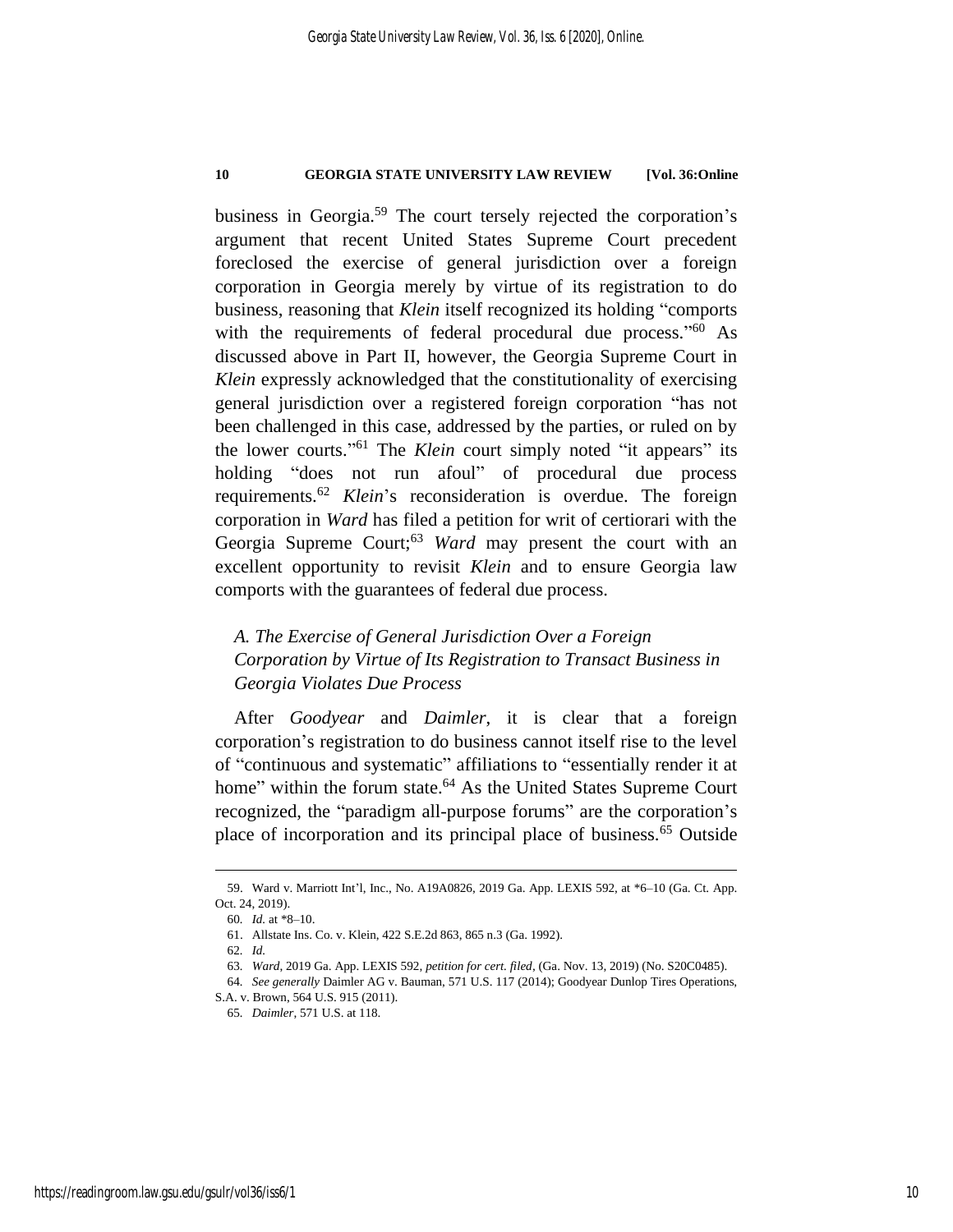of those forums, a corporation is subject to general jurisdiction in only an "exceptional case" in which the corporation's operations are "so substantial and of such a nature as to render the corporation at home in that State."<sup>66</sup> The commonplace business registration cannot, by itself, render a foreign corporation subject to any kind of claim in the state. Such a pervasive exercise of power would subject a corporation to general jurisdiction in every state it transacts business and would fly in the face of modern strictures of due process. *Klein* cannot survive on this basis.

Courts that have taken up the issue resoundingly have held that registration to do business cannot render a foreign corporation subject to general jurisdiction. For example, the Eleventh Circuit Court of Appeals rejected the argument that a foreign corporation's registration subjected the corporation to general jurisdiction in Florida, reasoning that "[a]fter *Daimler*, there is 'little room' to argue that compliance with a state's 'bureaucratic measures' render a corporation at home in a state."<sup>67</sup> Several state supreme courts have concluded that subjecting a foreign corporation to general jurisdiction by virtue of registration would expose "properly registered foreign corporations to an 'unacceptably grasping' and 'exorbitant' exercise of jurisdiction" contrary to *Goodyear* and *Daimler*. <sup>68</sup> Numerous federal courts have relied upon similar reasoning in spurning prior precedent.<sup>69</sup>

<sup>66</sup>*. Id.* at 139 n.19.

<sup>67.</sup> Waite v. AII Acquisition Corp., 901 F.3d 1307, 1318 (11th Cir. 2018) (quoting Brown v. Lockheed Martin Corp., 814 F.3d 619, 639 (2d Cir. 2016)).

<sup>68.</sup> Genuine Parts Co. v. Cepec, 137 A.3d 123, 141 (Del. 2016) (quoting *Daimler*, 571 U.S. at 138); *see also* Facebook, Inc. v. K.G.S., Nos. 1170244, 1170294, 1170336, 2019 Ala. LEXIS 63, at \*16–20 (Ala. June 28, 2019); DeLeon v. BNSF Ry. Co., 426 P.3d 1, 10 (Mont. 2018); Segregated Account of Ambac Assurance Corp. v. Countrywide Home Loans, Inc., 898 N.W.2d 70, 83 (Wis. 2017).

<sup>69</sup>*. See, e.g.*, Humphries v. Allstate Ins. Co., No. CV-17-01606-PHX-JJT, 2018 U.S. Dist. LEXIS 50632 (D. Ariz. Mar. 27, 2018); Minholz v. Lockheed Martin Corp., 227 F. Supp. 3d 249 (N.D.N.Y. 2016); Dimitrov v. Nissan N. Am., Inc., No. 15 C 06332, 2015 U.S. Dist. LEXIS 170990 (N.D. Ill. Dec. 22, 2015); Pitts v. Ford Motor Co., 127 F. Supp. 3d 676 (S.D. Miss. 2015); U.S. Bank Nat'l Ass'n v. Bank of Am., N.A., No. 1:14-cv-01492-TWP-DKL, 2015 U.S. Dist. LEXIS 139597 (S.D. Ind. Oct. 14, 2015).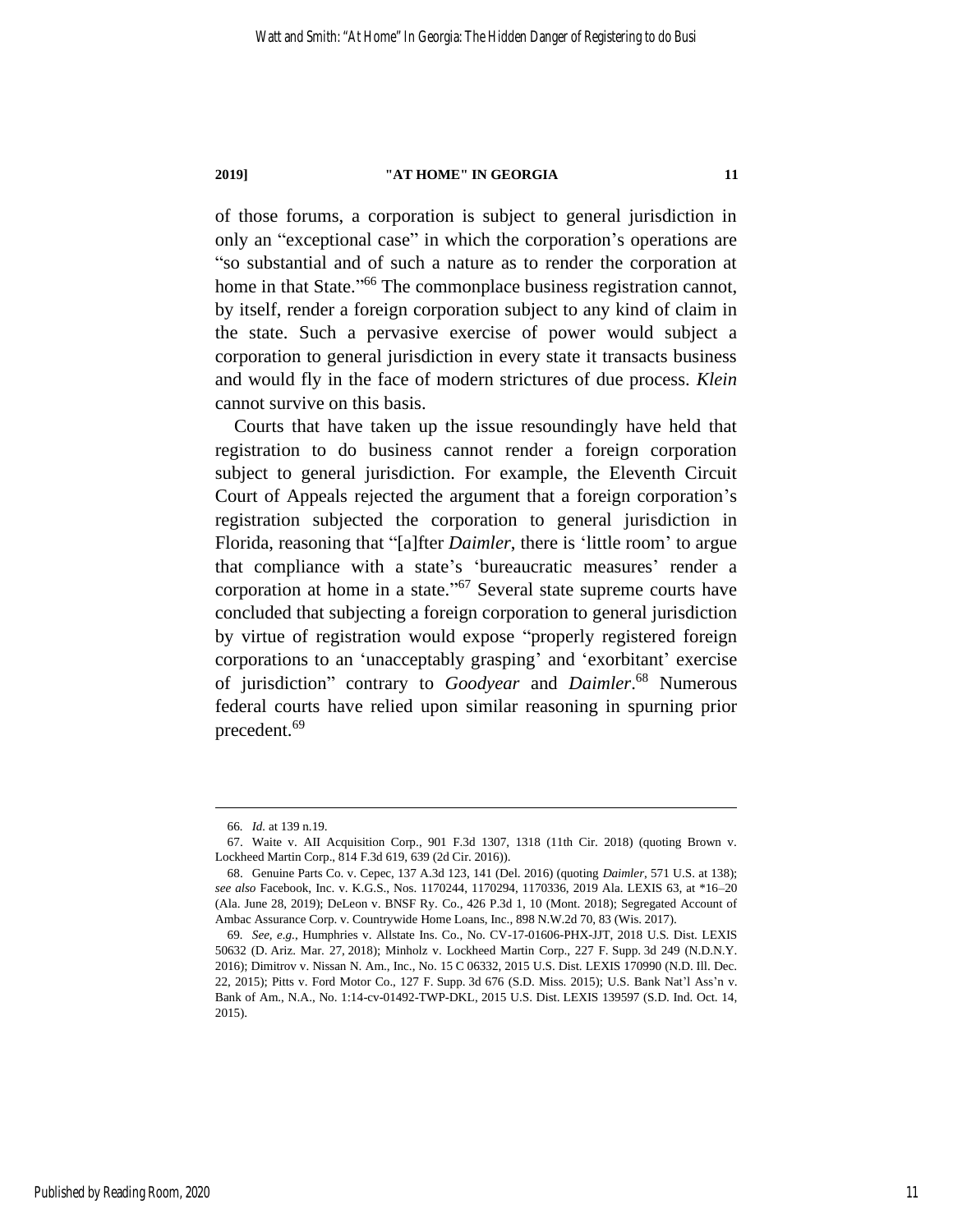## *B. A Foreign Corporation Should Not Be Deemed to Have Consented to General Jurisdiction when It Registers to Transact Business in Georgia*

Although *Klein* can no longer comport with modern-day strictures of due process, it is possible that *Klein*'s ghost survives via the doctrine of consent.

It is well-established that a foreign corporation can consent to a state's jurisdiction by agreement or by defending a lawsuit without challenging jurisdiction. When a defendant consents to jurisdiction, his due process rights are deemed to be satisfied "because it is just and fair to require the defendant to defend a suit in a forum to which it previously agreed."<sup>70</sup>

Conceivably, a corporation's registration could be read as consent to jurisdiction.<sup>71</sup> Some courts have held that the due process strictures recognized in *Goodyear* and *Daimler* are bypassed by a corporation's consent to jurisdiction via registration.<sup>72</sup> Those courts rely chiefly on the United States Supreme Court's 1917 opinion in *Pennsylvania Fire Insurance Co. of Philadelphia v. Gold Issue Mining & Milling Co.*, in which the Court affirmed the Missouri Supreme Court's holding that a foreign corporation consented to general jurisdiction by virtue of its appointment of an agent in Missouri in compliance with the state's registration statute.<sup>73</sup> The courts reason that because *Goodyear* and *Daimler* do not address consent, *Pennsylvania Fire* remains good law, and a state is free to conclude that registration acts as consent to jurisdiction.<sup>74</sup>

To be sure, the Supreme Court has not expressly overruled *Pennsylvania Fire*. Nor does *Goodyear* or *Daimler* discuss consent.<sup>75</sup>

<sup>70</sup>*. DeLeon*, 426 P.3d at 5–6.

<sup>71</sup>*. See id.* at 5 ("Consent jurisdiction is an independent basis for jurisdiction.").

<sup>72.</sup> Mitchell v. Eli Lilly & Co., 159 F. Supp. 3d 967, 977 (E.D. Mo. 2016).

<sup>73.</sup> Pa. Fire Ins. Co. of Phila. v. Gold Issue Mining & Milling Co., 243 U.S. 93, 96–97 (1917).

<sup>74</sup>*. See, e.g.*, Rodriguez v. Ford Motor Co., No. A-1-CA-26402, 2018 N.M. App. LEXIS 78 (N.M.

Ct. App. Dec. 20, 2018); McDonald AG Inc. v. Syngenta AG (*In re* Sygenta AG MIR 162 Corn Litig.), No. 14-md-2591-JWL, 2016 U.S. Dist. LEXIS 65312 (D. Kan. May 17, 2016).

<sup>75</sup>*. See generally* Daimler AG v. Bauman, 571 U.S. 117 (2014); Goodyear Dunlop Tires Operations, S.A. v. Brown, 564 U.S. 915 (2011).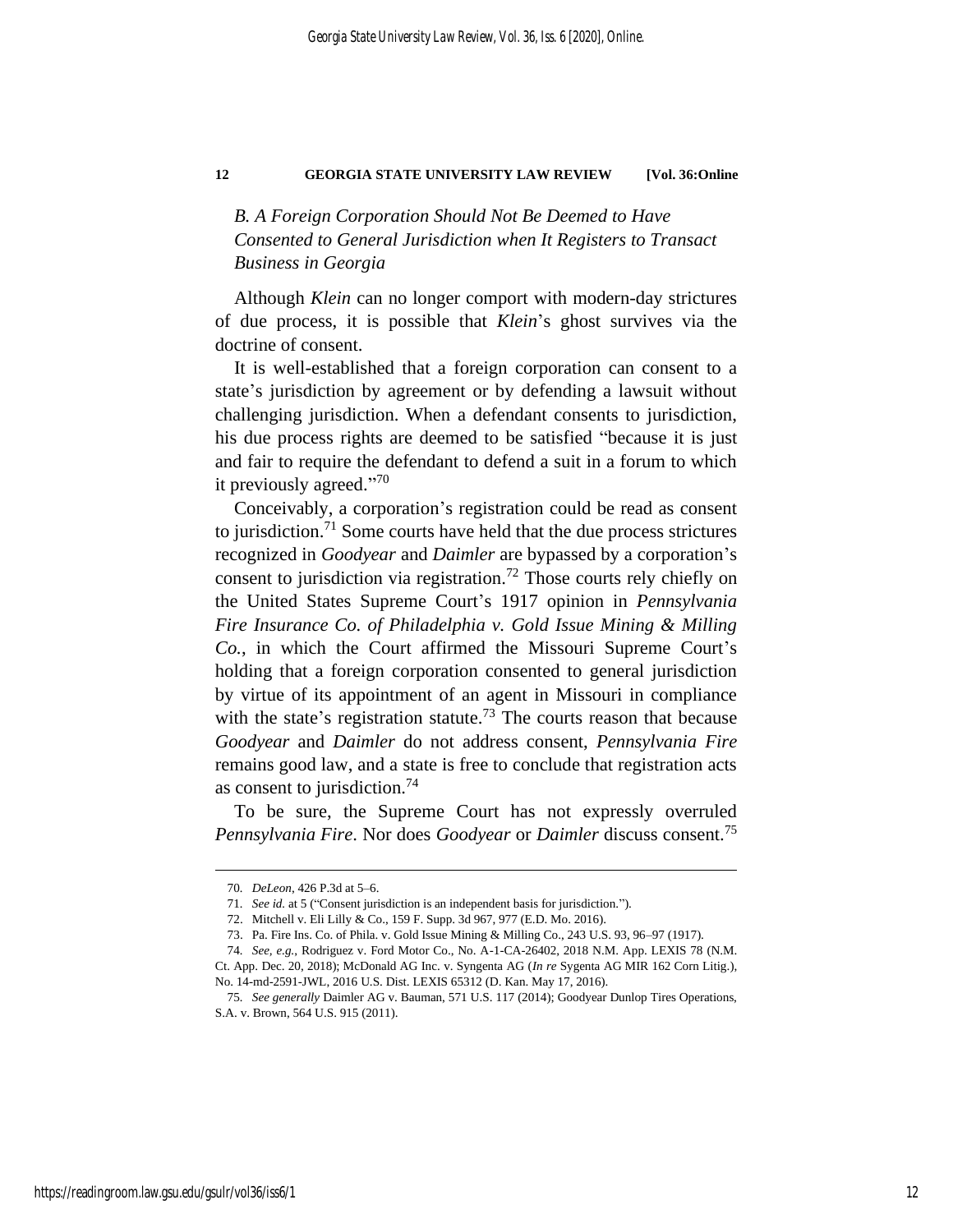Although the continuing viability of *Pennsylvania Fire* raises difficult questions, a majority of courts that have addressed the issue have concluded that *Pennsylvania Fire* and the consent-byregistration doctrine no longer comport with modern-day notions of due process. Courts have reasoned that "*Pennsylvania Fire* is now simply too much at odds with the approach to general jurisdiction adopted in *Daimler*<sup>,76</sup> and "reflect[s] the reasoning of an era when states could not exercise jurisdiction over a foreign corporation absent the appointment of an agent for service of process."<sup>77</sup> Indeed, the Supreme Court has "caution[ed] against reliance on cases 'decided in the era dominated by' the 'territorial thinking'" before the "transformative decision on personal jurisdiction" in *International Shoe*. 78

*Klein* was not decided on the basis of consent.<sup>79</sup> The court never mentioned consent (or *Pennsylvania Fire*), and its cursory analysis of the constitutionality of the definition for nonresident was predicated on sufficient minimum contacts.<sup>80</sup> If consent were the basis for *Klein*, there would be no reason to assess whether the party had minimum contacts with Georgia.

Moreover, under Georgia law, a person or entity consents or voluntarily waives a known right only where its "acts or omissions to act, relied on, should be so manifestly consistent with and indicative of an intention to voluntarily relinquish a then known particular right or benefit, that no other reasonable explanation of his conduct is possible."<sup>81</sup> It seems a bridge too far to suggest that Georgia's

80*. See generally Klein*, 422 S.E.2d 863.

<sup>76.</sup> Brown v. Lockheed Martin Corp., 814 F.3d 619, 638 (2d Cir. 2016).

<sup>77.</sup> Segregated Account of Ambac Assurance Corp. v. Countrywide Home Loans, Inc., 898 N.W.2d 70, 82 (Wis. 2017).

<sup>78.</sup> BNSF Ry. Co. v. Tyrrell, 137 S. Ct. 1549, 1557–58 (2017) (quoting *Daimler*, 571 U.S. at 138 n.18).

<sup>79</sup>*. See generally* Allstate Ins. Co. v. Klein, 422 S.E.2d 863 (Ga. 1992). Although a few authorities have stated that *Klein* was decided on the basis of consent, those authorities have not addressed the case in detail and are not persuasive. *See, e.g.*, *Rodriguez*, 2018 N.M. App. LEXIS 78, at \*32–33.

<sup>81.</sup> Ga. Power Co. v. O'Bryant, 313 S.E.2d 709, 711 (Ga. Ct. App. 1983) (quoting Jones v. Roberts Marble Co., 84 S.E.2d 469, 471 (Ga. Ct. App. 1954)); *see also* Hardy v. Lucio, 578 S.E.2d 224, 226 (Ga. Ct. App. 2003) (affirming dismissal for insufficient process where movant had not manifested intent to waive service); Millard v. Millard, 419 S.E.2d 718, 722 (Ga. Ct. App. 1992) (affirming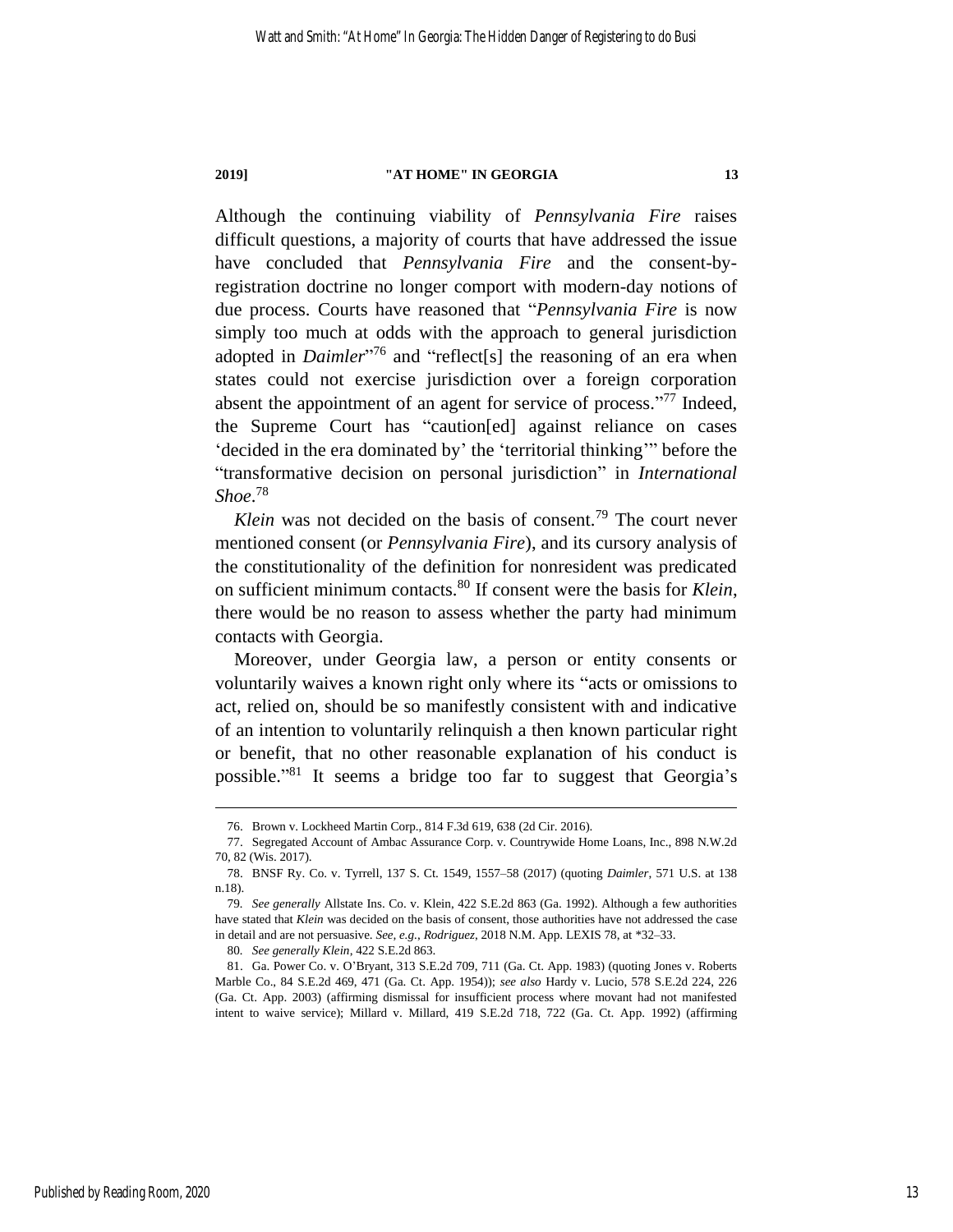registration statute implies consent to general jurisdiction when the text of the statute does not mention consent or any explicit reference to general jurisdiction.<sup>82</sup>

*Goodyear* and *Daimler* establish that the exercise of general jurisdiction simply because a corporation does business in the state violates due process, and the end run around that principle via consent is difficult to jibe with modern notions of due process.<sup>83</sup> This is particularly true where courts conclude that foreign corporations waive the right to due process because registration acts as an implied consent to jurisdiction. As the Second Circuit opined:

If mere registration and the accompanying appointment of an instate agent—without an express consent to general jurisdiction nonetheless sufficed to confer general jurisdiction by implicit consent, every corporation would be subject to general jurisdiction in every state in which it registered, and *Daimler*'s ruling would be robbed of meaning by a back-door thief.<sup>84</sup>

Because Georgia's registration statute does not expressly provide that a foreign corporation consents to general jurisdiction by virtue of its registration, due process seemingly requires *Klein* to be reversed.

### **CONCLUSION**

Georgia's exercise of general jurisdiction over foreign corporations stands out as a sore thumb, wrenching due process rights from corporations that endeavor to provide business to the state. Georgia labels itself "one of the top pro-business environments in the nation."<sup>85</sup> Yet, as the Supreme Court of Delaware recognized,

dismissal for lack of jurisdiction where movant had not waived defense).

<sup>82.</sup> O.C.G.A. § 14-2-1501(a) (2017). *Compare* O.C.G.A. § 14-2-1501(a) *with* 42 PA. CONS. STAT. § 5301(a) (1981).

<sup>83</sup>*. Daimler*, 571 U.S. at 122; Goodyear Dunlop Tires Operations, S.A. v. Brown, 564 U.S. 915, 917 (2011).

<sup>84.</sup> Brown v. Lockheed Martin Corp., 814 F.3d 619, 640 (2d Cir. 2016).

<sup>85</sup>*. Pro-Business*, GEORGIA® , http://www.georgia.org.dev1.milesmediagroup.com/competitive-